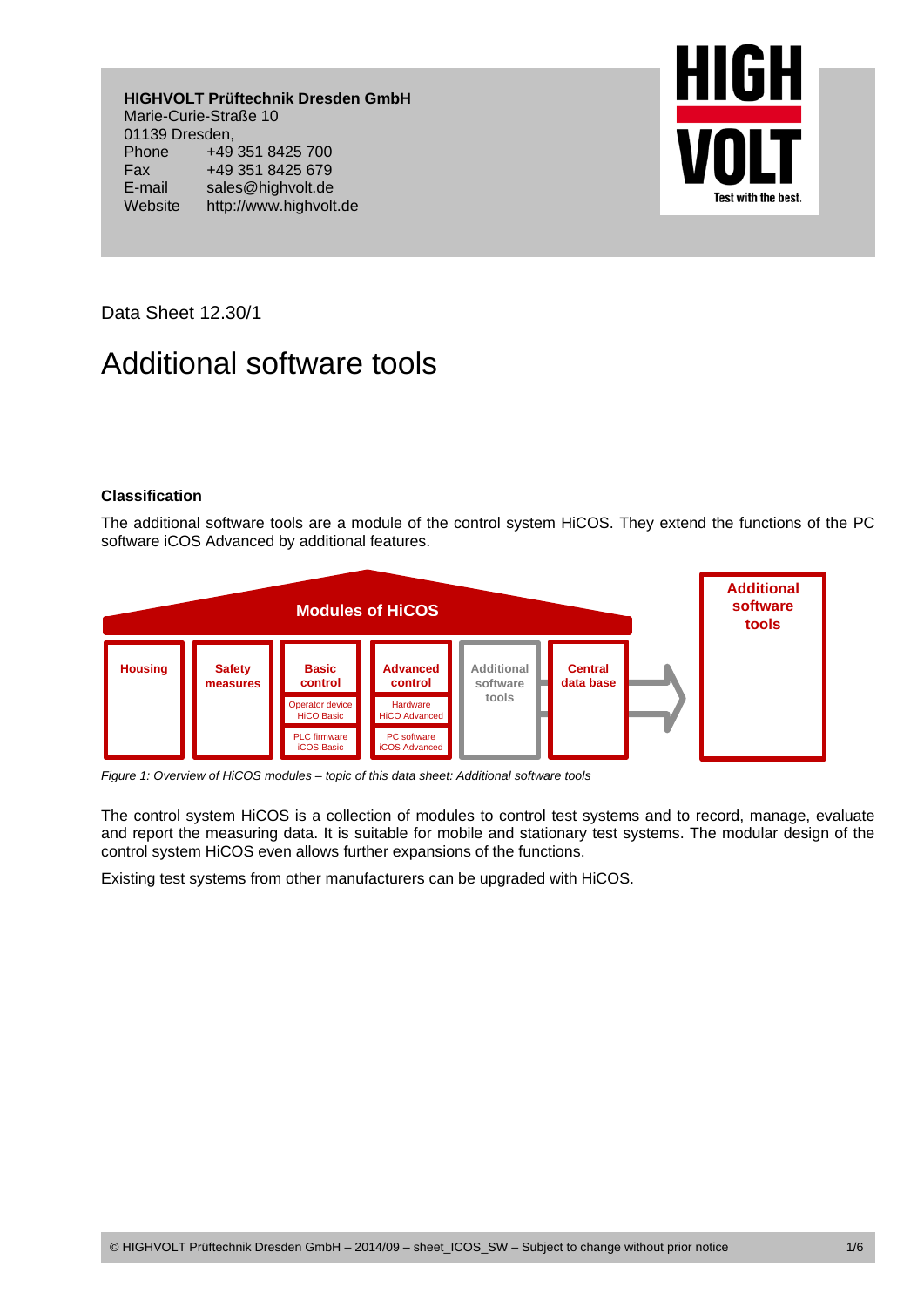## **Description**

It is a collection of additional software tools and add-ins for Microsoft Office that uses the data from the local or central data base.

They are installed on the industrial PC that runs the control software iCOS Advanced. If the module iCOS Data Base is available, the software tools can also be installed on any office PC that is connected to the LAN.

The additional software tools allow the access to the data from the local or central data base.

*Table 1: Available software tools* 

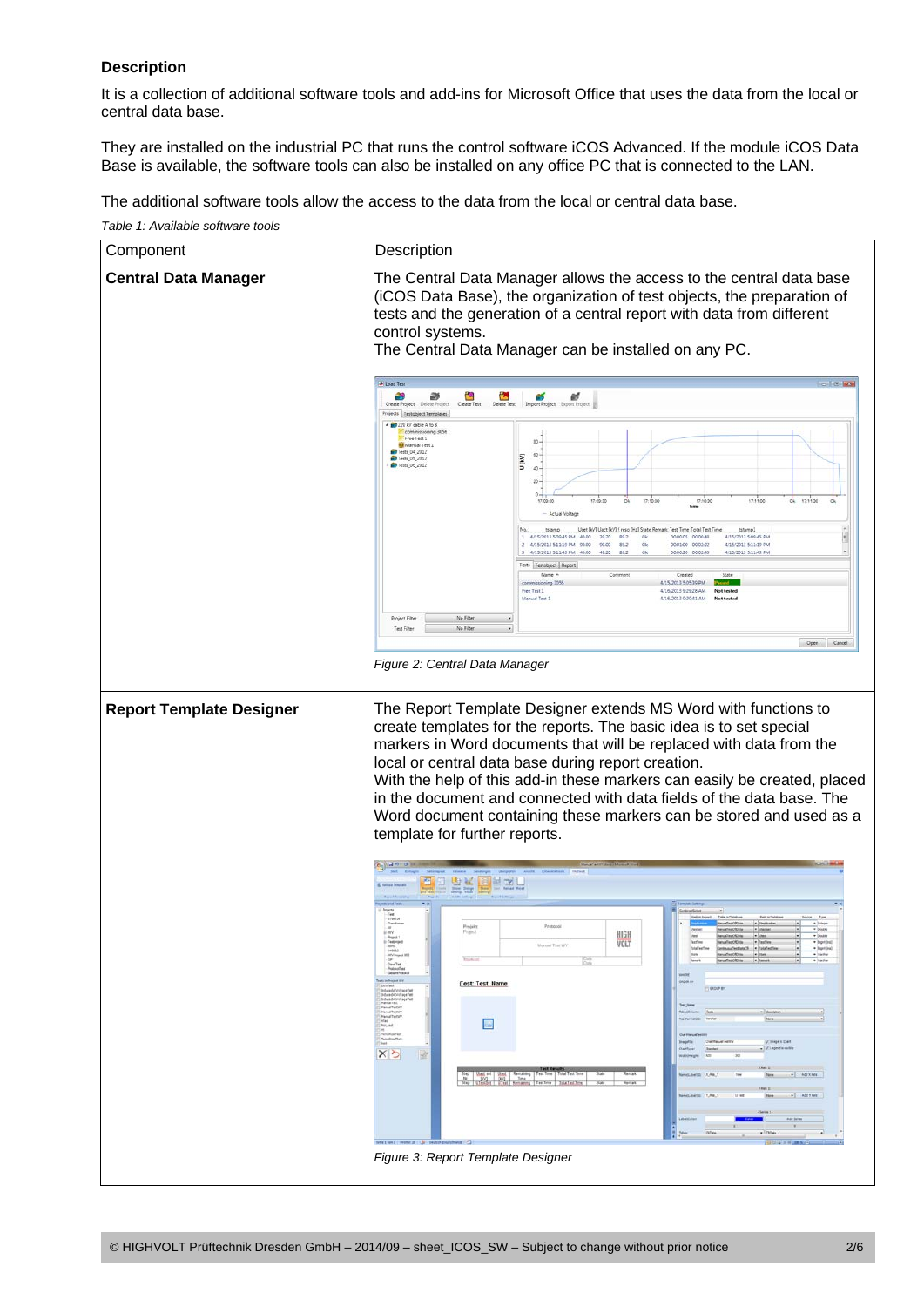| <b>Statistic Module</b><br>The Statistic Module is applicable to the evaluation of measured data in<br>high-voltage, high-current or lifetime testing for research work or<br>product development. It can also be used for any kind of manual data<br>input.<br>The module includes the following parts<br>statistical analysis of impulse voltage tests<br>(e.g. Multiple-Level Method)<br>statistical analysis of increasing voltage stress<br>(e.g. Progressive-Stress Method)<br>statistical analysis of lifetime characteristics<br>(e.g. Maximum Likelihood Method)<br><b>System requirements</b><br>Windows XP / Vista / 7 (x86 or x64)<br>MSOffice <sup>®</sup> Word 2007 / 2010 / 2012<br>$\blacksquare$<br>MSOffice® Excel 2007 / 2010 / 2012<br>$\blacksquare$<br>Adobe Acrobat Reader<br><b>Compensation Wizard</b><br>The Compensation Wizard is a special PC software for an easy and<br>failsafe parameterization of the High-Voltage Capacitive Compensation                                                                                                                                                                                                                                                                                                                                                                                                                                                 |  |
|------------------------------------------------------------------------------------------------------------------------------------------------------------------------------------------------------------------------------------------------------------------------------------------------------------------------------------------------------------------------------------------------------------------------------------------------------------------------------------------------------------------------------------------------------------------------------------------------------------------------------------------------------------------------------------------------------------------------------------------------------------------------------------------------------------------------------------------------------------------------------------------------------------------------------------------------------------------------------------------------------------------------------------------------------------------------------------------------------------------------------------------------------------------------------------------------------------------------------------------------------------------------------------------------------------------------------------------------------------------------------------------------------------------------------|--|
|                                                                                                                                                                                                                                                                                                                                                                                                                                                                                                                                                                                                                                                                                                                                                                                                                                                                                                                                                                                                                                                                                                                                                                                                                                                                                                                                                                                                                              |  |
| (HVCC) unit. Based on three parameter inputs (test voltage, test<br>current and test frequency) all relevant adjustments and settings will be<br>calculated for the required compensation power of the test object. The<br>Compensation Wizard is adapted to the specific design of the<br>respective HVCC unit, its manual or automatic operation and its<br>protection system.<br>The parameter inputs and all calculated data will be shown on one<br>summary page. The connection scheme of the HVCC unit, all<br>capacitors and their connection states during the short-circuit or<br>temperature-rise test will be displayed (states: IN OPERATION or<br>SHORT CIRCUIT). Depending on the test voltage, the required<br>connection state of the interlink disconnectors for the series connection<br>of the capacitor modules will be displayed as well. In addition, all<br>capacitors of the HVCC unit, their notation and the connection state for<br>the needed compensation power are clearly listed in a table.<br>In order to improve the safety level and to avoid operational errors due<br>to incorrect connected capacitors or parameterization errors of the<br>protection relay, all relevant connections and settings can be<br>rechecked using the resulting summary page as a check list.<br>For automatic HVCC units only:<br>The calculated configuration scheme can be transmitted directly to the |  |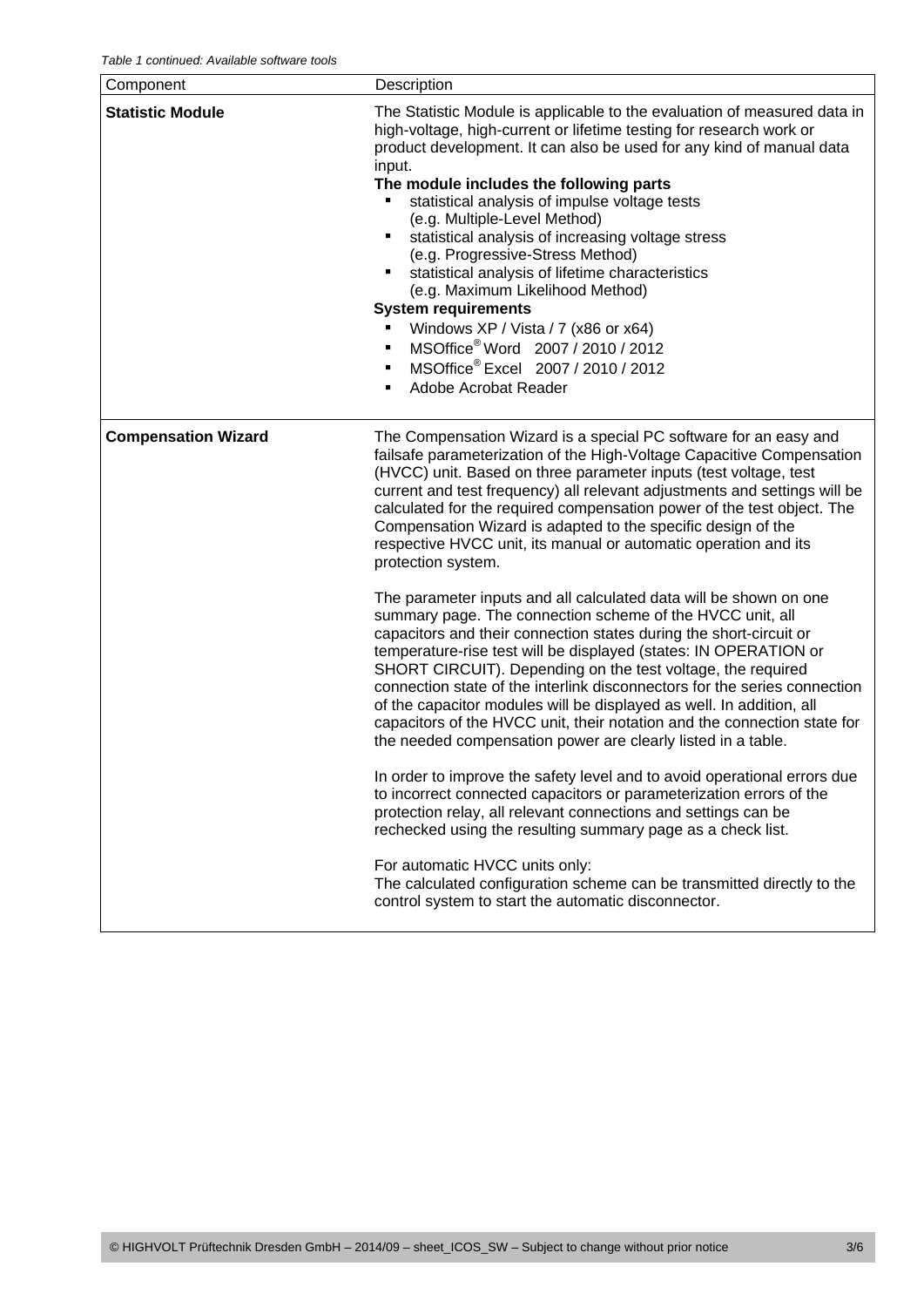#### **Description of the Statistic Modules**

#### **1. Statistical analysis of impulse voltage tests**

(Multiple-Level Method, Constant-Voltage Method)

This part is designed for high-voltage testing with the Multiple-Level method which means a test with discrete incidental values. That test procedure is described e.g. in the IEC Standard 60060-1, Appendix A. As an example, Figure 4 shows the graph of the evaluation of a multiple-level test on a Gauss distribution scale. It is subdivided into 3 main sections:

#### A) Data input and recording

The sections of the module operation are supported by comprehensive help routines.



*Figure 4: Evalution of a multiple-level test by the maximum-likelihhood method* 

B) Examination of the measuring results

Examination of homogenity and independence of all single results of measurements series by five different statistical tests.

C) Evaluation according to both, momentum and maximum likelihood method (Figure 5).

- Selection of the best function for approximation (standard distribution, logarithmic standard distribution, double exponential distribution and Weibull distribution with 2 or 3 parameters).
- Point estimations of and confidence limits for the parameters of the selected function for approximation.
- **Estimation of confidence for the function of behaviour (Figure 4).**
- Estimation of confidence for the voltage quantiles (Figure 4).



*Figure 5: Regions of confidence for the quantiles and the Gauss distribution estimated according to the maximum-likelihood*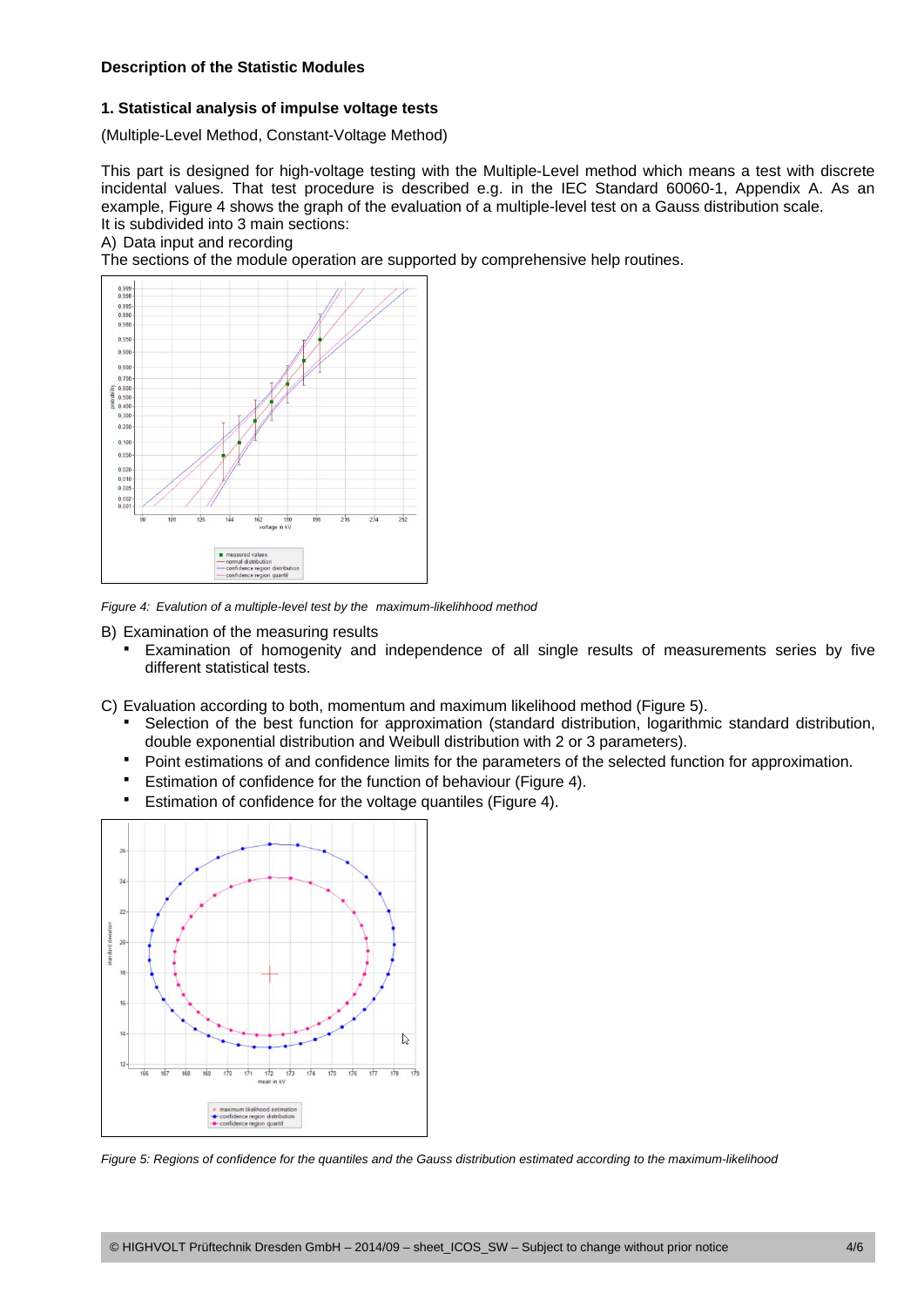#### **2. Statistical analysis of increasing voltage stress**

(Progressive-Stress Method, Test with increasing Voltage or Continuous Stress)

The module is specially designed for high-voltage testing for the statistical evaluation of continual incidental values (see also IEC 60060-1, Appendix A) as breakdown voltage or time.

The structure of this part is almost identical with that of the part for statistical analysis of impulse voltage tests.

Figure 6 shows the empirical distribution function, the best possible approximation and the confidence range of the latter.



*Figure 6: Evaluation of a test with continously increasing voltage (progressiv stress) by the maximum likelihood method.*